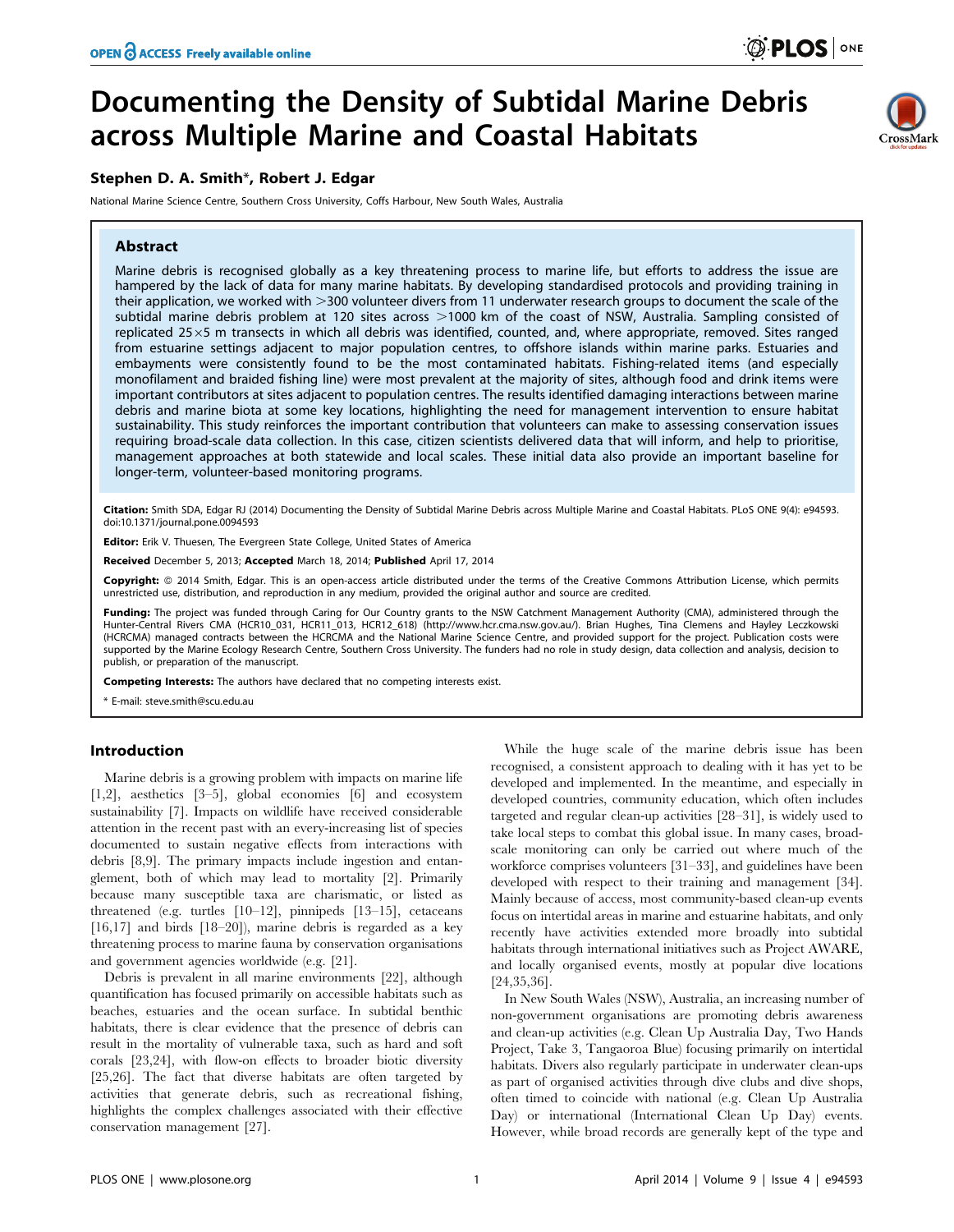total quantities of debris removed, seldom are data collected in a sufficiently rigorous way to enable quantitative comparisons between sites, or over time at the same sites. In response to this, the Underwater Volunteers NSW program was established to promote the use of standardised protocols by volunteers, with the objectives of providing accurate and comparable data for use by managing authorities. One of the first outcomes of this initiative was the introduction of a standardised method for surveys of subtidal marine debris, with subsequent application by 11 underwater volunteer groups across the state.

In this initial analysis of the data set, we provide a broad overview of debris loads at 120 sites across the NSW coastline. In particular, we focus on the prevalence of different types of debris and the contribution of different activities to total debris loads. We also the use the data to make broad observations about relative debris loads in discrete marine habitat types and to identify pressing management issues at both large (statewide) and small (local) scales.

### Methods

Work in marine protected areas was carried out under permits issued by the NSW Department of Primary Industries (Fisheries); however, no specific permissions were required for most locations. The field studies did not involve endangered or protected species.

Marine debris surveys have been conducted at a range of subtidal reefs in northern NSW since 2005 as part of a long-term program to monitor reef health [27]. We developed a simple process of gathering data by quantifying debris items in 4 replicate  $25\times5$  m transects at each survey site [27]. By using the same methods with underwater volunteers, we planned to extend assessments of marine debris across a much broader area than would otherwise be possible – in this case, the entire coast of NSW  $(>1000 \text{ km})$ . As volunteers had a range of experience and ability to work underwater, we developed a standard training procedure and all participants were required to successfully complete at least one training session prior to collecting data. Thus, all volunteers undertook classroom training to ensure they understood the context of the work and the need for standardised methods. Divers then worked with the training team, and volunteers who had already completed the training program, to: complete supervised underwater surveys using the standardised protocol; examine and classify the debris recorded; and record data in all requisite fields on the standardised data sheets (these materials are available on the UVNSW website – uvnsw.net.au).

Based on local knowledge, groups selected the most appropriate sites for conducting their surveys. Wherever possible, 4 transects were deployed at each site (this was not always possible due to tidal currents or other diving-related factors) and all debris occurring within these transects was recorded onto pre-printed data sheets. If practicable, debris items were removed: however, if items were habitat-forming, and their removal was likely to result in harm to marine biota, they were recorded but left in situ.

At least one member from each group either uploaded data directly onto the online UVNSW database (uvnsw.net.au), or submitted spreadsheets to the project team for data entry. Quality Assurance/Quality Control procedures are built into the data entry protocols ensuring high confidence in the resulting data set. Thus, data were read from the datasheet by one volunteer, entered onto the database by a second volunteer, and subsequently proofed by both.

To promote participation, we encouraged volunteer groups to collect data to address questions about marine debris at locally relevant scales. For this reason, groups had various objectives for

their specific programs. The groups also had different capacities in terms of membership as well as access to different habitats and so it was not practicable to enforce an overarching design at the statewide scale. Thus, it was often the case that sampling within a specific region focused primarily on a limited number of habitat types (Fig. 1 and see below), or that some sites were targeted multiple times. For this analysis of standing stock of debris, we therefore used the first sample from sites where repeated sampling had been carried out. Data were collected from 120 sites from Cook Island in the north of the state, to Merimbula in the south (Fig. 1). The majority of the surveys were completed by groups in the central and mid-northern sections of the coast with relatively few sites sampled on the far north and far south coast. A total of 690 transects were deployed overall: this was reduced to 470 once temporal replicates were removed. For this overview of patterns and debris loads, we classified sites into 6 broad types based on their topographic setting and tidal regime: estuary (estuaries without a major embayment) (12 sites); bay (large embayments which experience tidal flow and freshwater influences – Sydney Harbour, Port Stephens – Fig. 1) (15 sites); coastal (sites within 150 m of the coast) (18 sites); nearshore reef (150 m–1.5 km from shore) (16 sites); mid-shelf reef (1.5–6 km from shore) (39 sites); and offshore reef ( $>6$  km from shore) (20 sites). The classification for reefs is based on the categories currently used in the habitat classification system for subtidal habitats in the system of marine parks in NSW [37].

As the data were collected with different local objectives by each of the 11 groups, a comparison among regions was confounded by the lack of data from all habitat categories across regions (Fig. 1). For this reason, data analyses were necessarily broad and focused on patterns of difference across habitat types. We consequently used a 2-way nested design (habitat, site nested within habitat) and analysed the data using a range of multivariate statistical methods. To visually examine patterns in debris distribution, we averaged data across replicates within a site and generated a non-metric multidimensional scaling (nMDS) ordination based on a Bray-Curtis similarity matrix of raw data. Because there were a number of zero values, we added a dummy variable prior to generating the Bray-Curtis similarity matrix. The significance of differences in debris patterns were assessed using 2-way nested PERMANOVA of the full data set, with post hoc tests for significant main effects. The types of debris driving differences were further explored using similarity percentages (SIMPER) analysis and by superimposing vectors representing discriminant categories onto the nMDS plot.

The abundance  $(N_d)$  and diversity  $(S_d)$  of debris were analysed separately using univariate 2-way nested PERMANOVA of a matrix of Euclidean distances. Significant main effects were further explored using post hoc tests. All statistical analyses were performed using PRIMER 6+ PERMANOVA [38,39].

#### Results

Our surveys of 120 sites recorded a total of 2,986 items of marine debris. Debris loads (items per transect) ranged from 0 (210 of the 470 transects contained no debris) to 218 (the Pipeline, Port Stephens – Fig. 1). Plastic items were the most abundant (33% of the total), and mostly comprised of fishing monofilament (82% of plastic items and 27% of the total debris) which primarily originated from recreational fishing activities. Plastic fragments comprised the majority of the remainder of plastic items (10% of total debris) with plastic bags contributing a further 4% to total loads. Glass items contributed 20% of the total items and mainly comprised entire bottles (13% of total debris) and broken fragments (6% of total debris). A range of metal objects (18%),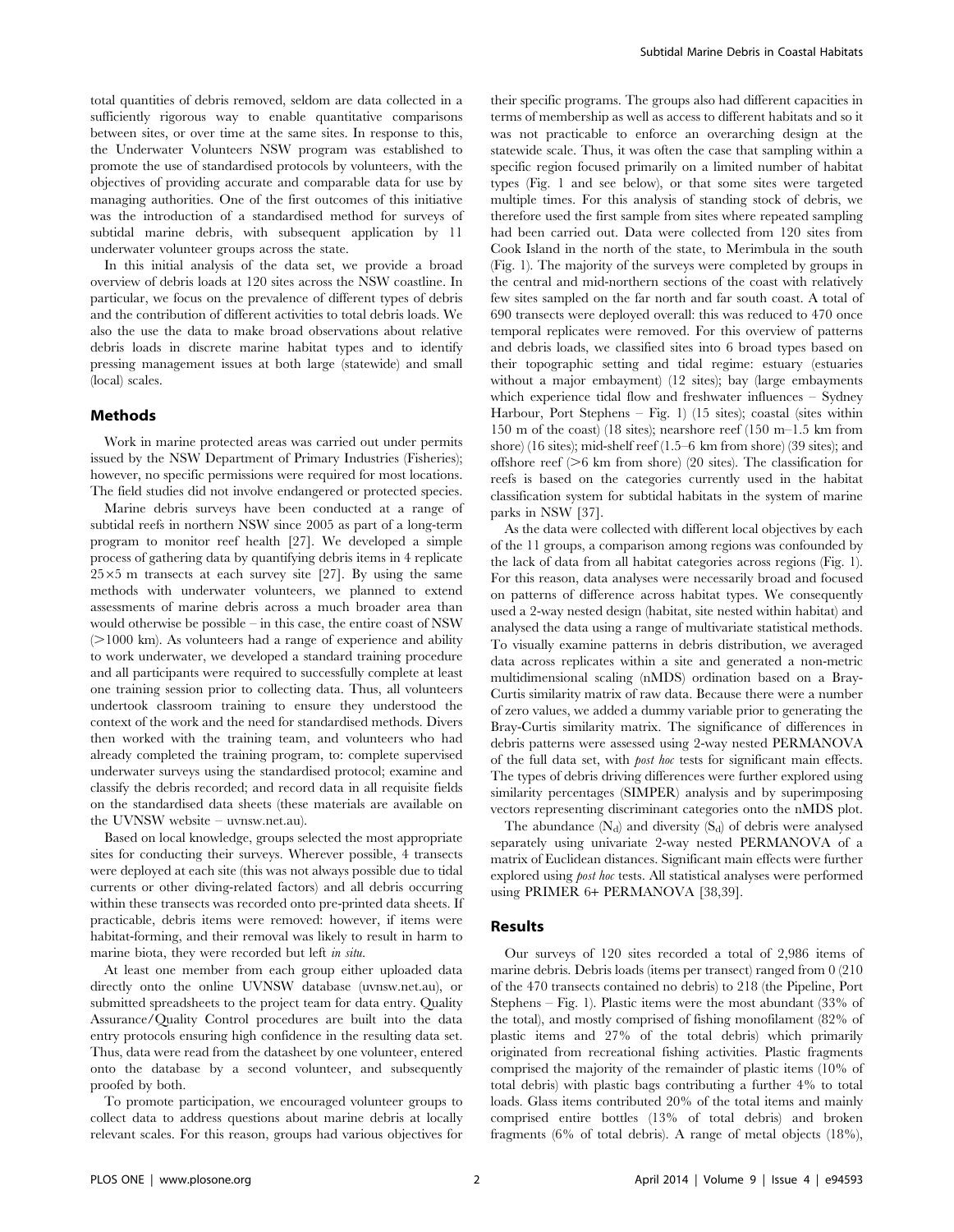

Figure 1. Map of the NSW coastline showing the regional coverage of the surveys. The table indicates the number of sites in each broad habitat category for each region:  $E =$  estuary;  $B =$  bay;  $C =$  coastal;  $N =$  nearshore reef;  $M =$  mid-shelf reef;  $O =$  offshore reef. doi:10.1371/journal.pone.0094593.g001

and items with mixed construction (18%), made up the majority of other items. Fishing was the primary source of most debris items (38% of the total), with food and drink accounting for a further 27% of the total.

There was a clear difference in both the abundance and diversity of debris items by broad habitat type (Fig. 2). Thus, sites within estuaries and bays consistently returned the highest values for both metrics with loads reducing substantially  $>150$  m from shore (the nearshore, mid-shelf and offshore reef habitats). This trend was found to be highly significant in the 2-way nested PERMANOVA ( $N_d$ , P<0.001; S<sub>d</sub>, P<0.001) which also revealed a highly significant difference amongst sites nested within habitat type for both metrics  $(N_d, P<0.001; S_d, P<0.001)$ . Pairwise contrasts (Table 1) revealed identical patterns for both debris abundance and diversity: values were significantly higher in estuaries than in all other habitats except bays; bays and coastal sites did not differ significantly but were significantly higher than the 3 reef categories; there were no differences among the reef categories.

The nMDS plot of patterns of debris structure (Fig. 3) did not show clear clustering of sites based on habitat: nevertheless, there were some obvious trends. With the exception of the 2 sites at Cook Island (green triangles to the lower right of the main cluster within the circle), all nearshore, mid-shelf and offshore sites group to the left of the plot and are typified by low abundances of all of the discriminant debris categories (Fig. 3). PERMANOVA indicated highly significant effects for both habitat type  $(P<0.001)$  and site nested in habitat type  $(P<0.001)$ . Subsequent pairwise tests (Table 1) revealed that all habitat types were significantly different from each other with the exception of bay vs coast, and all comparisons amongst reefs. Most estuarine sites appear in the lower right of the plot and are typified by high abundance of fishing line, metal objects, glass bottles and glass fragments. While there is considerable variation among sites within bays, those in the upper plot are typified by high abundance of plastic bags and plastic fragments. Sites within the coastal category are highly variable, being spread amongst all other habitat types, but many of these were also discriminated by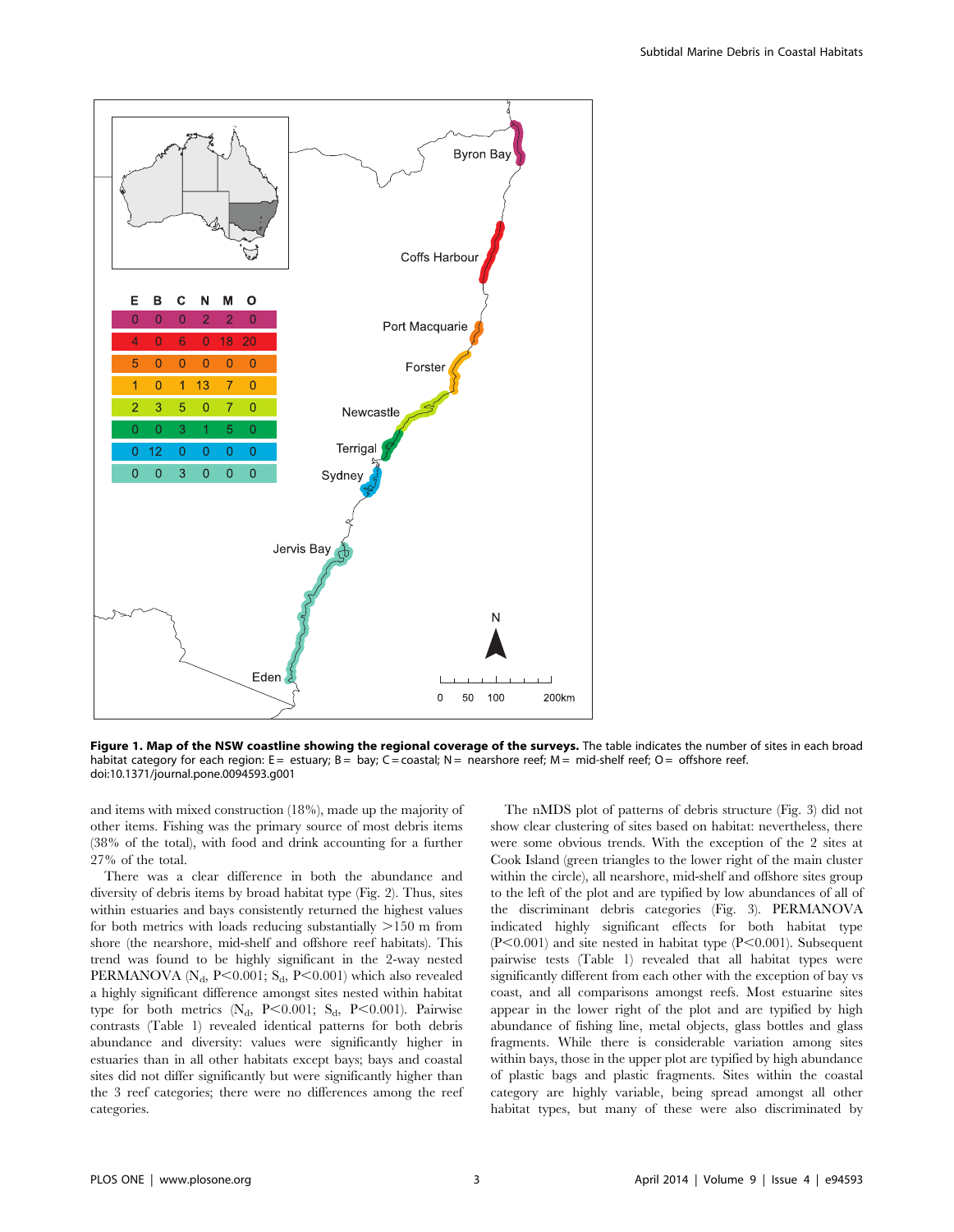

Figure 2. Mean  $(\pm$ SE) debris loads (filled bars) and diversity (unfilled bars) of debris items per transect averaged over all sites within each habitat category. doi:10.1371/journal.pone.0094593.g002

comparatively high abundances of plastic bags and other plastic items (Fig. 3).

#### **Discussion**

This study provides the first overview of differences in the abundance and type of debris in 6 prominent coastal and marine habitat types along 1000 km of the coast of eastern Australia. Estuarine and coastal systems are widely recognised as being amongst the most heavily threatened natural ecosystems worldwide [40,41]. This study confirms the significantly higher prevalence of anthropogenic debris in estuaries and bays compared to other coastal and marine habitats in NSW. These findings provide unambiguous guidelines for prioritisation of mitigation, monitoring and management efforts at a statewide scale. The fact that the most affected habitats have high natural, recreational and economic values [40] suggests that there is some urgency in developing and implementing strategies to reduce potential impacts. While this may be difficult to implement over the large spatial scales of the study, location-specific strategies, in response to some obvious threats revealed in this study (see below), should be more readily effected. A critical step in targeted management is the identification of primary sources of debris. In this case, and reflecting the findings of many other studies worldwide, fishing-related debris was the most prevalent in all subtidal habitats (38% of total items), with fishing line being the most abundant item (27% of total items). However, it is highly likely that the number of fishing-related items is under-represented in the data, as only items directly related to fishing activities were allocated to that category. For example, bricks found at reef sites (a total of 40 across all sites) are most likely to be remnants of fishing traps (bricks are used to weight the corners of traps - pers. obs.). In addition, at some popular fishing sites, it is highly likely that other items (such as clothing, food and drink items) result from fishingrelated activities [42,43].

Putting the results into a global perspective, while debris loads across the study were highly variable at the scale of sites (mean range from  $0-77.5$  transect<sup>-1</sup>) and transects  $(0-218)$  items transect<sup> $-1$ </sup>), densities at the most-affected sites were amongst the highest recorded from shallow-water habitats worldwide (equivalent to 620 items  $1000 \text{ m}^{-2}$  in the Nambucca River Estuary and

Table 1. Summary of pairwise contrasts (PERMANOVA) amongst habitats for the multivariate tests of differences in debris structure, and for the univariate tests for abundance  $(N_d)$  and diversity  $(S_d)$ . P(perm) values are shown with significant terms in bold font.  $E =$  estuary;  $B =$  bay;  $C =$  coastal; N = nearshore reef;  $M = mid-shell$  reef; O = offshore reef.

| Comparison | <b>Debris structure</b> | $N_{\rm d}$ | $S_d$   |
|------------|-------------------------|-------------|---------|
| E vs B     | 0.001                   | 0.094       | 0.061   |
| E vs C     | < 0.001                 | < 0.001     | 0.001   |
| E vs N     | < 0.001                 | < 0.001     | < 0.001 |
| E vs M     | < 0.001                 | < 0.001     | < 0.001 |
| E vs O     | < 0.001                 | < 0.001     | < 0.001 |
| B vs C     | 0.100                   | 0.153       | 0.210   |
| B vs N     | < 0.001                 | < 0.001     | < 0.001 |
| B vs M     | < 0.001                 | < 0.001     | < 0.001 |
| B vs O     | < 0.001                 | < 0.001     | < 0.001 |
| C vs N     | 0.001                   | 0.002       | < 0.001 |
| C vs M     | < 0.001                 | < 0.001     | < 0.001 |
| C vs O     | < 0.001                 | < 0.001     | < 0.001 |
| N vs M     | 0.327                   | 0.179       | 0.610   |
| N vs O     | 0.354                   | 0.535       | 0.981   |
| M vs O     | 0.420                   | 0.425       | 0.470   |

doi:10.1371/journal.pone.0094593.t001

528 items  $1000 \text{ m}^{-2}$  at the Pipeline) [reviewed in [9]). Values exceeding this have only previously been published for heavily populated areas such as Indonesia [44] and the West Indies [45]. However, this needs to be balanced by two specific observations:  $\sim$ 45% of the transects deployed during the study contained no debris (all of these transects occurred  $>150$  m from shore with most being in the mid-shelf and offshore category); with the exception of the 2 bays that were evaluated, only a small proportion of debris items were of domestic (household) origin. So, despite some isolated, very high loads, our results suggest that there is generally good waste management in NSW and that much of the debris found in coastal habitats is deposited in situ (e.g. through boating and fishing activities).

Although not analysed specifically in this study, it is clear that ease of access, and consequent in situ deposition, strongly contributed to comparative debris loads. The items primarily differentiating estuaries and bays from other habitats were fishing line (almost always entangled around features of the benthos or benthic taxa), metal objects, glass bottles, and glass fragments. While the 2 latter items may be moved by strong tidal currents or scour following extreme weather events, these discriminatory items are generally less mobile than many of the other debris items recorded during the study, and are likely to have been deposited close to where they were found. Indeed, the sites that had the highest debris loads (Nambucca River Estuary and the Pipeline, Port Stephens) were at popular fishing and recreation locations, with access facilitated by a boardwalk and a breakwater, respectively. The sites with the highest debris load in the nearshore, mid-shelf and offshore categories were associated with moorings (Cook Island North - mean  $= 6.5$  transect<sup>-1</sup>; ex-HMAS Adelaide - mean  $= 6.0$  transect<sup>-1</sup>; Cook Island South - mean  $= 4.8$  transect<sup>-1</sup>) which provide a clear focus for boating and recreational activities that generate marine debris [42,43].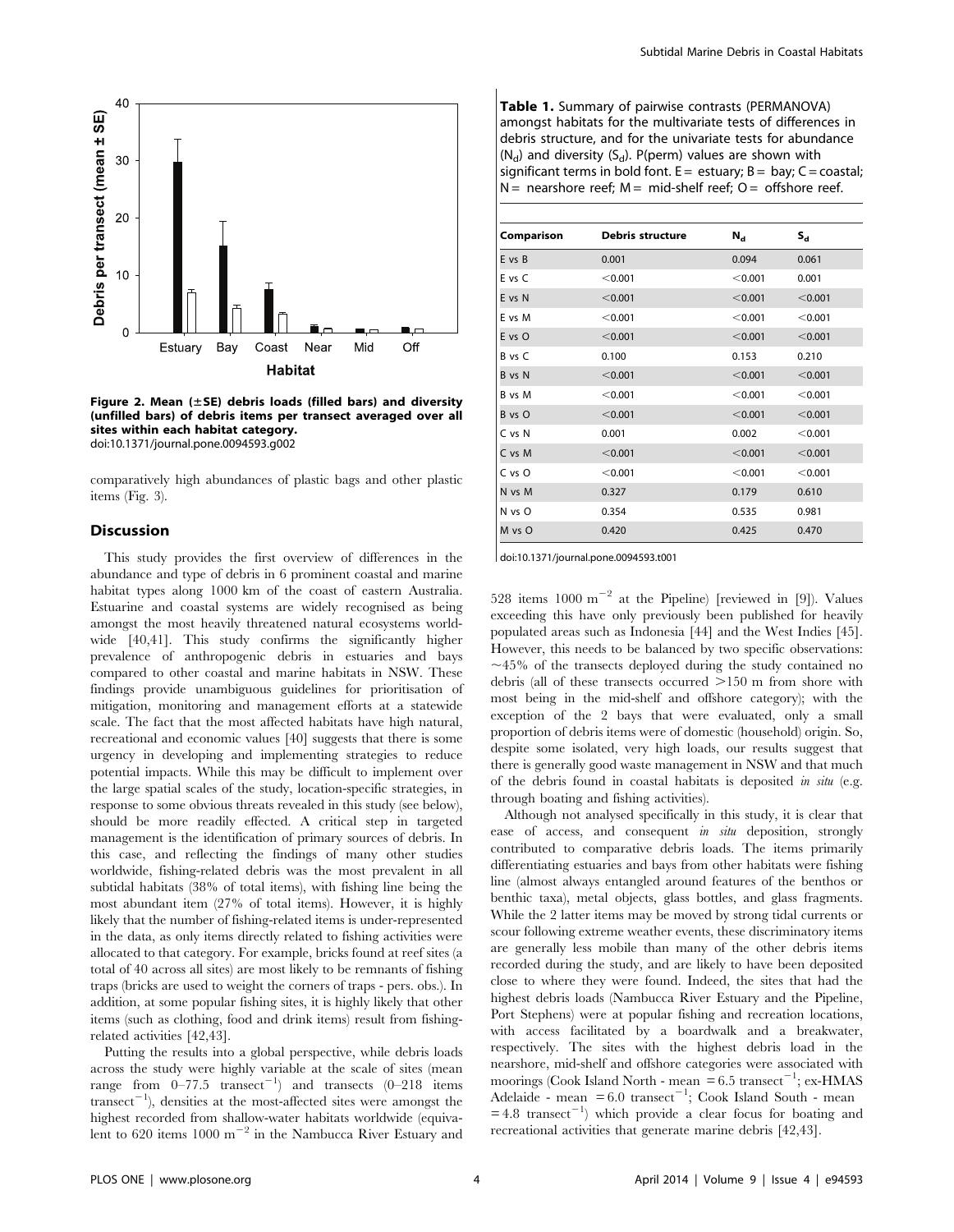

Figure 3. Non-metric multidimensional scaling ordination of debris items recorded from 120 sites. Data points represent averages of transects deployed at each site. Vectors are displayed for debris items that were consistently ranked highly in SIMPER analyses of differences among habitats. The vector line indicates the plane of increasing abundance, and the length relative to the circle indicates the strength of the correlation (Spearman).

doi:10.1371/journal.pone.0094593.g003

That the highest debris loads occurred in regional areas of NSW rather than adjacent to major population centres, such as Sydney, requires some interpretation. While surveys were conducted in the Sydney region, they were mainly carried out from boats and targeted reefs within Sydney Harbour rather than accessible shore sites. Although 3 shore sites were surveyed, these were not in areas with the highest usage rates. Indeed, access to the latter is often very difficult due to the risk presented by boat traffic and conflict with fishers. It is, therefore, highly likely that there are many sites with much greater debris loads than recorded here, and that these need to be assessed in any future programs.

By far the majority of studies of benthic debris have been oneoff in nature and very few have assessed accumulation rates (but see [15,46]). However, accumulation studies are a natural and important extension of assessments of standing stock [22] and provide important information to fine-tune management strategies through, for example, targeted clean up [46]. As has been well documented for intertidal habitats [47,48] it is highly likely that accumulation rates are non-linear and dependent on a range of factors. For example, seasonal effects of storms that flush catchments, and influx of visitors engaged in boating and fishing activities, are likely to strongly impact accumulation rates. This initial spatial overview of debris loads provides an important baseline against which to measure accumulation rates, and longerterm monitoring to quantify this has already commenced at the heavily contaminated identified in this program (e.g. the Nambucca River Estuary; The Pipeline, Port Stephens; Cook Island).

From the perspective of management at a local scale, observations from a number of sites are worth mentioning in greater detail. Firstly, each of the 3 most contaminated reef sites are putatively protected from fishing activities by fishing closures (2 sites at Cook Island, a gazetted Aquatic Reserve in northern NSW; the artificial reef, ex-HMAS Adelaide on the central NSW coast which is also a designated Reserve with a fishing closure). Collectively, transects at these sites contained 58 debris items, of which 40 were directly related to fishing (mostly fishing line). Clearly, the presence of these items identifies lack of compliance as an issue contributing directly to debris loads. An important consideration in inferring non-compliance is that items did not pre-date protection. In the case of the ex-HMAS Adelaide, protection occurred at the time of its sinking. Protective legislation for Cook Island was gazetted in 1998 and while 2 pieces of fishing line were observed with a substantial coating of encrusting coralline algae, we are confident that by far the majority of items were deposited since 1998.

Unfortunately, non-compliance with fishing closures appears to be an ubiquitous issue both within this study and elsewhere: most of the sites surveyed within sanctuary zones in the Solitary Islands Marine Park contained fishing-related debris; fishing-related debris in the Florida Keys has been found to be as prevalent in areas closed to fishing as in unrestricted areas [24]. At Cook Island, the majority of fishing line was found entangling colonies of scleractinian coral, which is a dominant feature of benthic communities at many sites in northern NSW [27,49,50]. Given the demonstrated association between monofilament entanglement and the morbidity and mortality of coral and other sessile invertebrates [23,24,27,51], this observation warrants further investigation by the managing authority.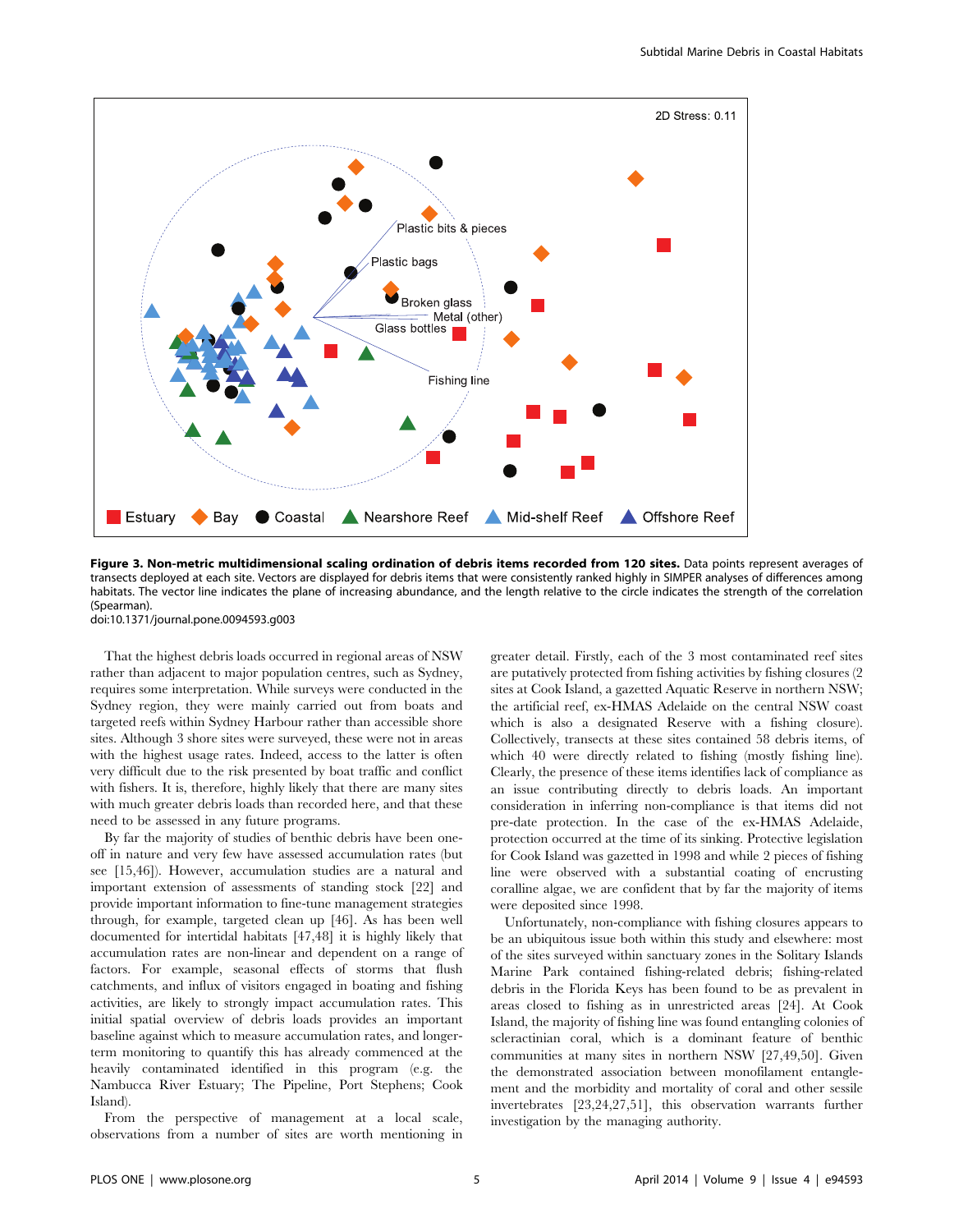



Figure 4. Direct impact of fishing activities on a colony of the geographically restricted soft coral Dendronephthya australis at the Pipeline, Port Stephens. doi:10.1371/journal.pone.0094593.g004

One other site to single out is the Pipeline, Port Stephens. This site is within the Port Stephens Great-Lakes Marine Park (PSGLMP), but in a zone where fishing is permitted. The close proximity to a car park and breakwater make it a very popular site for fishing: consequently, fishing-related items comprised 228 of the 329 items recorded from the 2 sites surveyed at this location. This site was recently identified as having very high conservation value [52] as it contains one of only a few populations of a geographically restricted, habitat-forming soft coral (Dendronephthya australis). These soft corals provide habitat for a high diversity of biota including juveniles of commercially important fish and a wide range of invertebrate species, including species at the southern limits of their distribution range [52,53]. Consequently, this habitat is important for regional biodiversity conservation [54], and may become more so in the near future as a refuge for taxa driven poleward by a changing climate [55]. Observations made during surveys at this site unambiguously demonstrate direct impacts of fishing line (Fig. 4) and strongly support the need for immediate improvement in protective measures.

This broad assessment of marine debris loads across NSW has provided data that will help to set priorities for resourcing clean-up and other mitigation strategies, by habitat type, across the state, whilst identifying pressing management issues that need to be addressed at local scales. The data collected to date also provide an important baseline against which accumulation rates, and the success of mitigation measures, can be objectively assessed. Importantly, the study also highlights the very valuable role of citizen scientists in the provision of data to promote sustainable management of coastal habitats and resources: consequently, we strongly advocate the continued engagement of researchers and managers with suitably motivated volunteers. Debris surveys represent an ideal choice of topic given, for example, the restricted scope for issues such as mistaken identity. However, provided that adequate training is given, appropriate quality assurance/quality

# References

- 1. Derraik JGB (2002) The pollution of the marine environment by plastic debris: a review. Mar Pollut Bull 44: 842–852.
- 2. Gregory MR (2009) Environmental implications of plastic debris in marine settings-entanglement, ingestion, smothering, hangers-on, hitch-hiking and alien invasions. Philos Trans R Soc Lond B Biol Sci 364: 2013–2025.
- 3. Ballance A, Ryan PG, Turpie JK (2000) How much is a clean beach worth? The impact of litter on beach users in the Cape Peninsula, South Africa. S Afr J Sci 96: 210–213.

control procedures are rigorously enforced, and broader programs are designed appropriately, there is ample evidence that volunteers can provide highly relevant data that facilitate high-end scientific outcomes [56].

## Acknowledgments

We would like to thank the volunteers who devoted their time to both undertaking training, and completing surveys of their local dive sites. The following is a list of those who contributed data summarised in this paper (those appearing in bold font were primary local organisers):

Adam Stafford, Alison Taylor, Amanda Pickering, Andrea Rossa, Andrew Gillespie, Anita Roche, Anita Toland, Arien Rosendale, Ashley Smith, Bass Howell, Beau Halligan, Becca Saunders, Ben Cutler, Bevan White, Brett Davis, Brian Hughes, Brian Malone, Cathie Shorthouse, Cathy Toby, Charlie Bellemore, Celia Chapman, Cherie Dodd, Chris Preston, Colin Piper, Craig Dickmann, Cristhian Colli, Chris Yorke, Crystal Tredinnick-Dawson, Darren Taylor, Daryl Wong, Dave Arthur, Dave Thomas, David Atkinson, David Neal, Dempster Phillips, Denise Lawler, Di Pacey, Don MacConachy, Elaine Kwee, Emma Marshall, Erica Cross, Eva Staehelin, Gary Fahey, Gemma Vanderham, Gerard Braithwaite, Gina Mascord, Glenn Leet, Grant Bradly, Greg Bax, Greg Toland, Harry Butler, Heather Armour, Ian Marriner, Ian Shaw, Ingrid Meacham, Ingrid Trommelmanns, Isabelle Strachan, Ivan Millington, Jackie Gillespie, Jacob Bradbury, Jacob Tye, Jacqui Ashby, James Gabauer, James Vaughan, Jane Hunt, Jane Shirrif, Jane Smith, Janet Abbott, Janne Moran, Jedda Britten, Jeff Graham, Jeff Heathcote, Jen White, Jess Toby, Jim Dodd, Jo Blumenthal, Joe Gabauer, John Duggan, John Hinks, John Swift, John Turnbull, Karl Richards, Julia Diamond, Karl Schultz, Kate Shaw, Kate Tinson, Kerrie Davis, Ken Bryant, Ken McNeil, Kevin Buhler, Kim Dinh, Kris O'Keefe, Kristy McMahon, Leon Williams, Lindy Powells, Lisa Moseley, Liz Hanna, Luc Van Hoorde, Lyn Baxter, Lyn Shade, Maggie Brown, Malcolm Janes, Mandy Lewis, Margo Smith, Mark Spencer, Mark Turner, Matt Harrison, Matt Toby, Max Pittolo, Melissa Peachey, Michael Abbott, Michael James, Michael Meers, Michael Worraker, Michelle Creighton, Mike Raymond, Natasha Parkin, Neil Vaughan, Nicola Fraser, Paula Bradly, Peta Schofield, Peter Hudson, Peter Kent, Peter Trood, Phil Ewers, Phil Nicaud, Rachel Dodd, Rob McKinnon, Robb Westerdyk, Robert Boness, Robin Appleby, Ron Bryant, Ruben Hillier, Russ Holland, Scott Hunt, Shane Preston, Simon Adams, Simon Byrne, Stephanie Boness, Steve Dalton, Steve Green, Steve Simpson, Sue Adams, Sue Newsom, Susan Gibbs, Suzanne Fiebig, Tom Mair, Tony Moran, Troy Wright, Will Owyong, Wren Mclean, Zan Hammerton.

We are also grateful to the project steering committees (one for the north of the state and one for the south) who provided guidance in the development and implementation of the UVNSW concept: Brian Hughes, Hayley Leczkowski, Tina Clemens, Hamish Malcolm, Jackie Corlass, Ian Kerr, Russell Shelton, Isabelle Strachan, Zan Hammerton, Dave Harasti, Andrew Green, Melinda Coleman, Dave Thomas, Grant Bradly, Lesley Diver, Denise Lawler, Rebecca Mooy, Colin Piper, Lyn Cleary, Ian Shaw, Margo Smith, Elaine Kwee, Helen Davies, Dave Arthur, Maggie Brown, Jenny Robb.

Kathryn James produced Fig. 1 and we acknowledge VectorMaps.com from which we sourced the map outlines (AU-NSW-EPS-02-0001, AU-EPS-01-0002).

## Author Contributions

Conceived and designed the experiments: SDAS RJE. Performed the experiments: SDAS RJE. Analyzed the data: SDAS. Wrote the paper: SDAS RJE.

- 4. Somerville SE, Miller KL, Mair JM (2003) Assessment of the aesthetic quality of a selection of beaches in the Firth of Forth, Scotland. Mar Pollut Bull 46: 1184– 1190.
- 5. Smith VK, Zhang X, Palmquist RB (1997) Marine debris, beach quality, and non-market values. Environ Resource Econ 10: 223–247.
- 6. McIlgorm A, Campbell HF, Rule MJ (2011) The economic cost and control of marine debris damage in the Asia-Pacific region. Ocean Coast Manage 54: 643– 651.